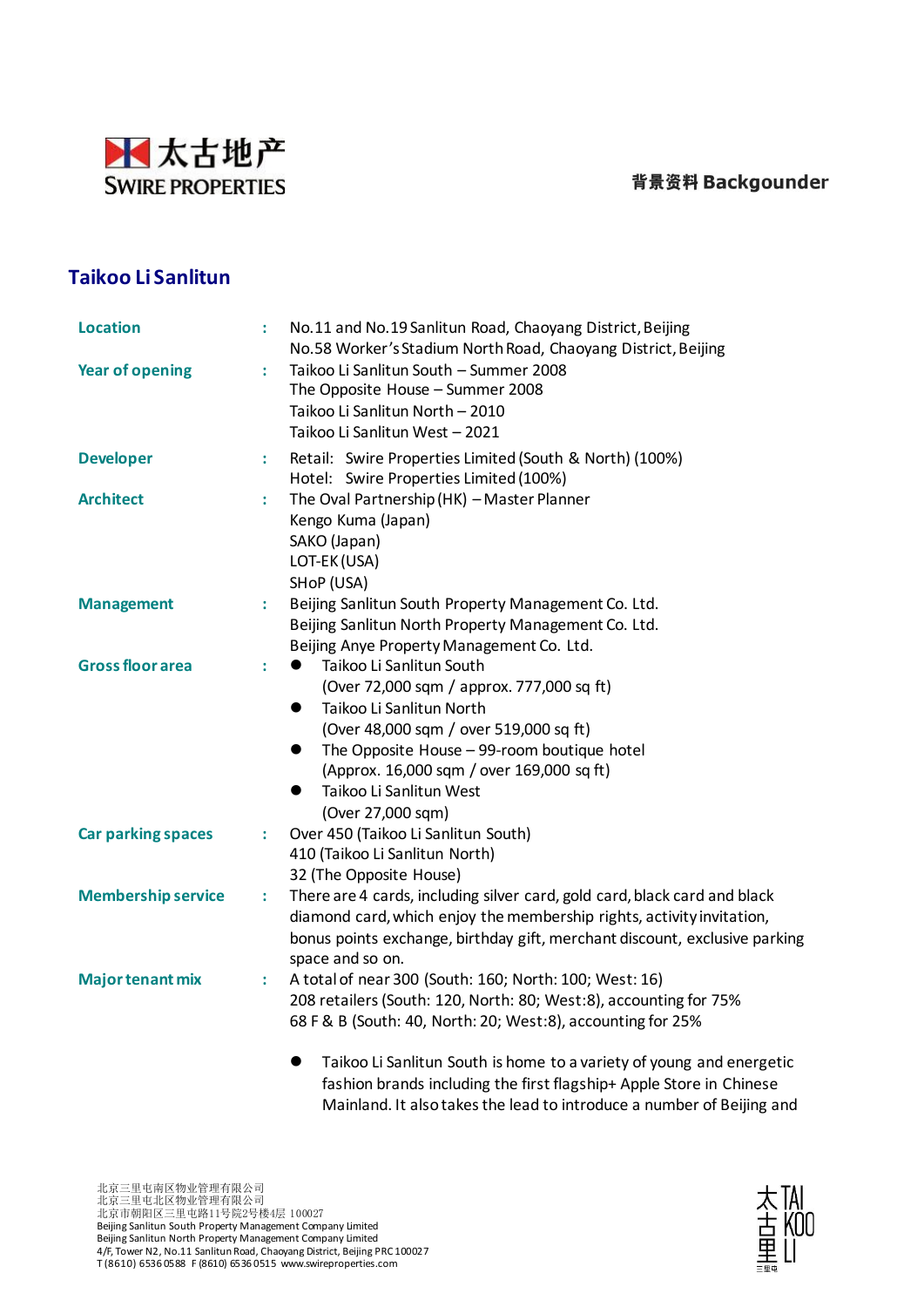#### 背景资料 Backgounder



|                 | China's first fashion, lifestyle and F&B flagship and concept stores,<br>including Adidas BJ SLT Brand Center, COS Chinese Mainland flagship<br>store, Jo Malone's first boutique store in Beijing, Diptyque's first<br>boutique store in Beijing, La Mer's first boutique store in Beijing,<br>NARS's first boutique store in Beijing, MADNESS first off-line store in<br>the world, the first Champion Store in Beijing, the first Sole Stage in<br>Chinese Mainland, the first Elephant Grounds in Chinese Mainland,<br>United Tokyo and Public Tokyo's first store in Chinese Mainland, the<br>Red Lobster in Beijing, Home Thai's first store in Beijing, the first new<br>concept Hulu by TRB Hospitality Group, many restaurants and bars<br>whilst also providing an eight-screen Megabox cinema. |
|-----------------|-----------------------------------------------------------------------------------------------------------------------------------------------------------------------------------------------------------------------------------------------------------------------------------------------------------------------------------------------------------------------------------------------------------------------------------------------------------------------------------------------------------------------------------------------------------------------------------------------------------------------------------------------------------------------------------------------------------------------------------------------------------------------------------------------------------|
|                 | Taikoo Li Sanlitun North offers a sophisticated shopping environment<br>with a convergence of flagship luxury and designer stores including<br>Dover Street Market, Balenciaga, Loewe, Givenchy, Valentino,<br>Moncler, Christian Louboutin, Canada Goose, and Gentle Monster,<br>etc. The positioning of LG floor is designer brands and contemporary<br>stores, including Lululemon, Drivepro etc. It also offers unique<br>lifestyle such as Cinker Pictures, Space Cycle, etc.                                                                                                                                                                                                                                                                                                                        |
| <b>Features</b> | Taikoo Li Sanlitun West features Beijing's first UNIQLO global flagship<br>store, the first NIKE RISE concept store in Northern China, the global<br>flagship store of DESCENTE, the first store in Beijing of Tao Tao Ju, etc.<br>Taikoo Li Sanlitun South & Taikoo Li Sanlitun North feature low-density<br>÷<br>buildings with an open-plan lane-driven design, while Taikoo Li Sanlitun<br>West is a shopping mall.                                                                                                                                                                                                                                                                                                                                                                                   |
|                 | Taikoo Li Sanlitun South<br>Design inspiration comes from the Beijing Hutong<br>An eight-screen 1,700-seat MEGABOX Cinema<br>●<br>Glasses-free 3D screen<br>Pedestrian-only zone with efficient circulation, numerous lifts and<br>$\bullet$<br>escalators                                                                                                                                                                                                                                                                                                                                                                                                                                                                                                                                                |
|                 | Taikoo Li Sanlitun North                                                                                                                                                                                                                                                                                                                                                                                                                                                                                                                                                                                                                                                                                                                                                                                  |

- ⚫ Design inspiration comes from the Beijing Siheyuan
- ⚫ Exclusive direct lift access to the inside of selected flagship stores
- ⚫ Multiple escalators connect the ground floor and the Deck (a Sunk Garden)

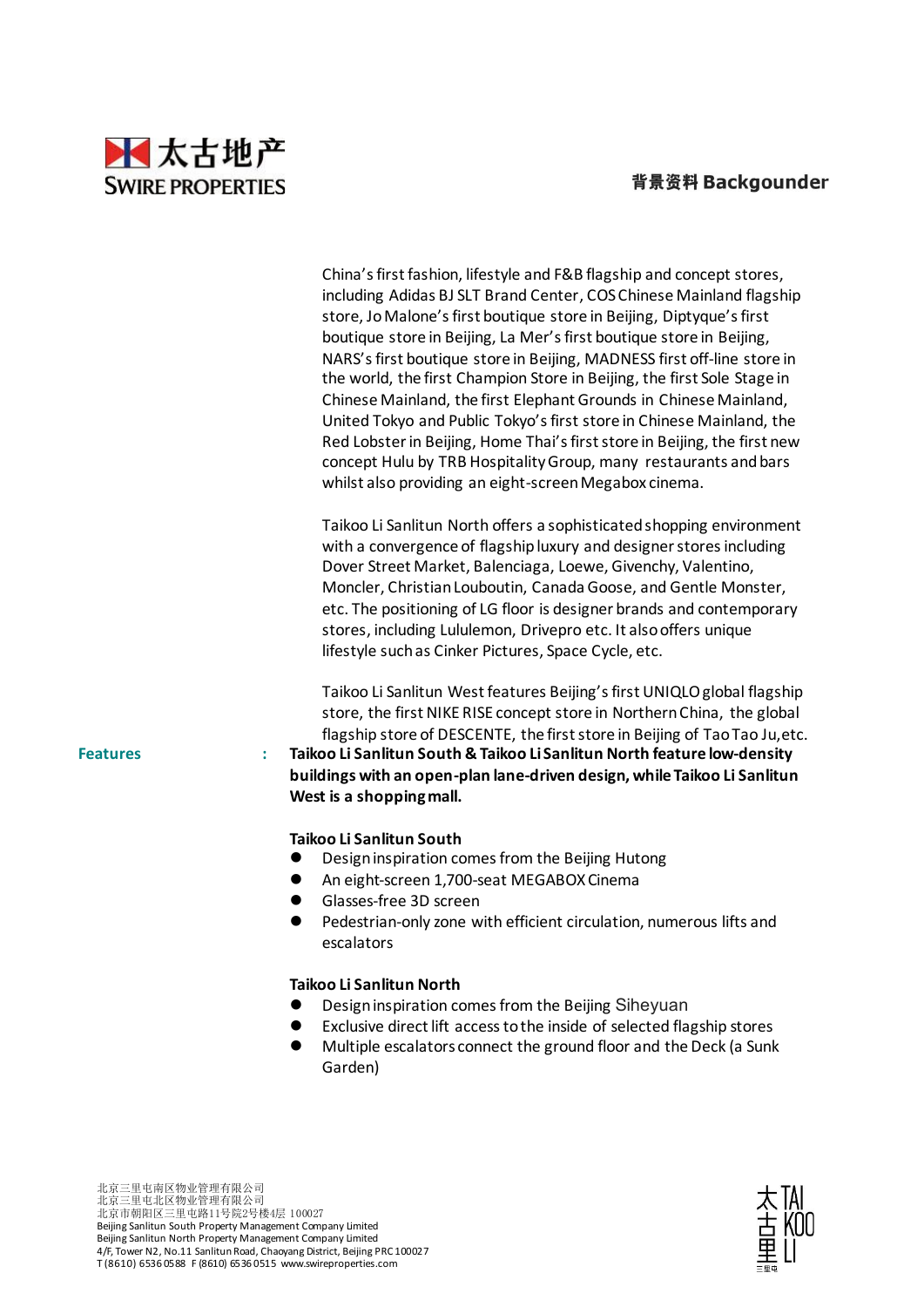



#### **Taikoo Li Sanlitun West**

⚫ International lifestyle brands' first store or flagship store

| <b>Awards</b> | $\ddot{\phantom{a}}$ | Year<br>2022 | Award<br>Best Fashion Popular Landmark                                             | Organiser<br><b>Beijing Bang</b>                                                                                                   |
|---------------|----------------------|--------------|------------------------------------------------------------------------------------|------------------------------------------------------------------------------------------------------------------------------------|
|               |                      | 2021         | Beijing's Top 10 Gourmet                                                           | <b>TimeOut</b>                                                                                                                     |
|               |                      |              | Beijing's Night Life Landmark                                                      | <b>TimeOut</b>                                                                                                                     |
|               |                      |              | Beijing Tourist Leisure Block                                                      | <b>Beijing Municipal Bureau</b><br>of Culture and Tourism &<br><b>Beijing Municipal</b><br>Commission of<br>Development and Reform |
|               |                      |              | The first choice for night<br>consumption in Chaoyang<br><b>District</b>           | Chaoyang District<br>Commerce Bureau                                                                                               |
|               |                      |              | The Most Beautiful Business<br><b>Block in Chaoyang District</b>                   | Chaoyang District<br>Commerce Bureau                                                                                               |
|               |                      |              | Top 10 of the Comprehensive<br>Strength of Beijing's<br><b>Commercial Business</b> | Beijing Daily&<br><b>Beijing Evening News</b>                                                                                      |
|               |                      |              | <b>Excellence for Sustainability</b><br>Achievement of the Year                    | <b>RICS</b>                                                                                                                        |
|               |                      | 2020         | The most Trend Shopping Center                                                     | Beijing Federation of<br>Commerce                                                                                                  |
|               |                      |              | Top 10 places to clock in for night<br>spending                                    | <b>CITIHORN Beijing</b><br><b>Beijing Huimin Culture</b><br>Consumption Organizing<br>Committee                                    |
|               |                      |              | The Ten Gourment Landmark in<br><b>Beijing</b>                                     | Time Out                                                                                                                           |

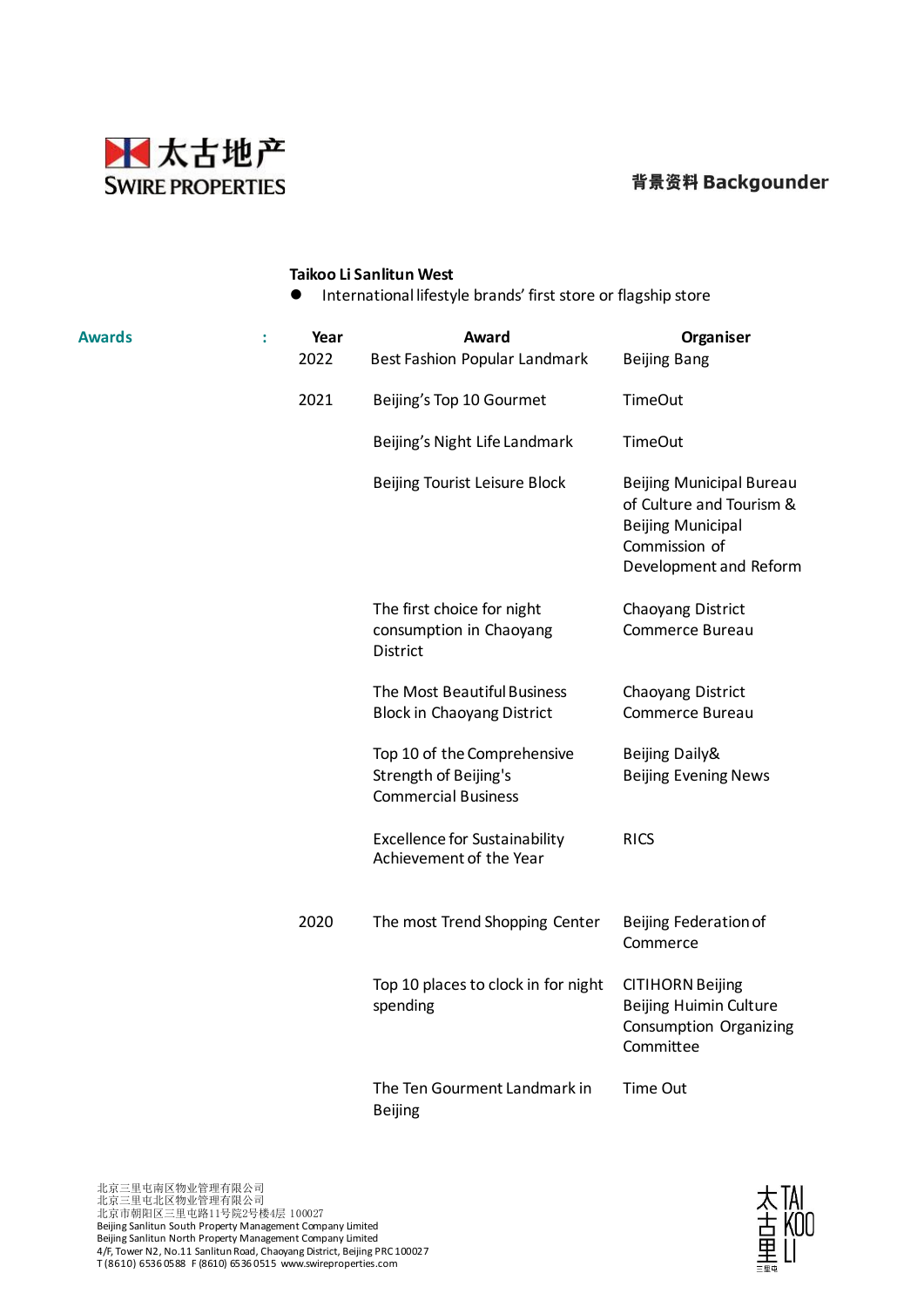



| 2019 | Must Go' shopping mall<br>Beijing Cultural Consumption<br>Brand List - Top 10 Cultural<br>consumption Landmarks<br>Nightlife Landmark of the Year                                                          | Dazhongdianping<br><b>Time Out</b>                                                      |
|------|------------------------------------------------------------------------------------------------------------------------------------------------------------------------------------------------------------|-----------------------------------------------------------------------------------------|
|      | The ten Gourment Landmark in<br><b>Beijing</b>                                                                                                                                                             | <b>Time Out</b>                                                                         |
|      | 2019 'Must Go' shopping mall<br>'The power of mode, the leader<br>of business'                                                                                                                             | Dazhongdianping<br>Winshang Website                                                     |
|      | 2019 Annual Facility<br>Management Team, Merit<br>Awards, Excellence Awards                                                                                                                                | <b>RICS</b>                                                                             |
|      | Golden Lily Shopping mall the<br>best operation Award, Golden<br>Lily Shopping mall the best                                                                                                               | <b>CCFA</b>                                                                             |
| 2018 | operation Grand Award<br>'LEED Operation and<br>Maintenance: Existing<br>Construction Category' Gold                                                                                                       | <b>USGBC</b>                                                                            |
| 2017 | level certifications<br>Fashion Landmark of the Year<br><b>Celebrities' Most Favored</b><br><b>Fashion Landmark</b>                                                                                        | <b>SINA</b><br>Men's UNO                                                                |
| 2015 | Shopping Complex of the Year<br>2015 Fashion Landmark<br>2014 Beijing Business Cultural<br><b>Innovation Brand</b>                                                                                         | Liangcang<br>Trends group<br><b>Business Today</b>                                      |
| 2014 | 2014 China Trends Index fashion<br>landmark Top 10<br>Design "Social Welfare" service<br>- The outstanding shopping<br>destination by means<br>of creativity of product and<br>service to lead the general | Trends group<br>& Rongyi.com<br>2014 Beijing Design Week<br><b>Organizing Committee</b> |
| 2013 | trends of design consumers.<br>China Architecture Design in 21st<br>Century. Commercial real estate<br>sector                                                                                              | 2013 Beijing Design<br>Week& Lou Shi Media                                              |